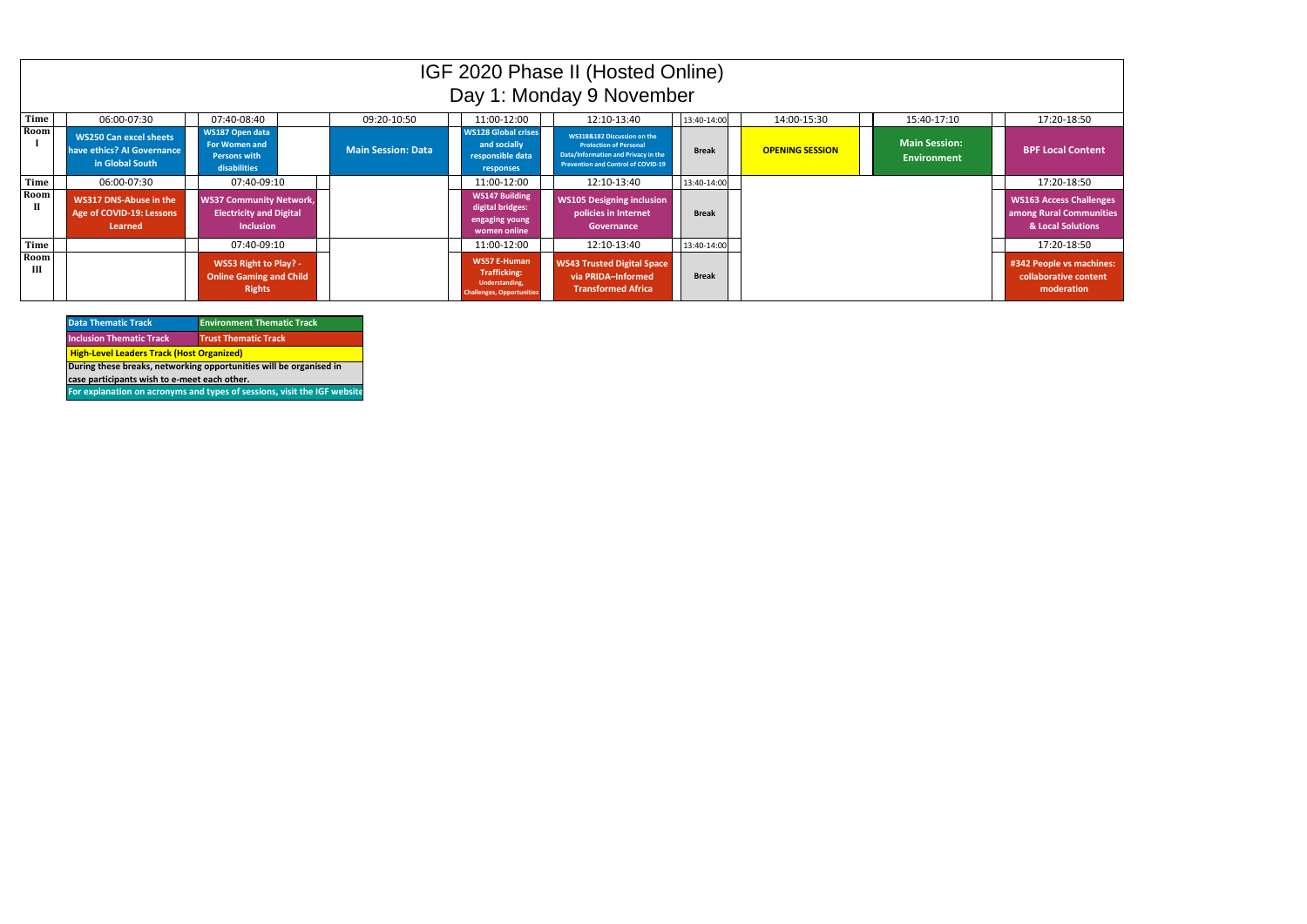|          | IGF 2020 Phase II (Hosted Online)<br>IGF Day 2: Tuesday 10 November                                   |                                                                                    |                                   |                            |                                                                                      |                                                                                                           |                                           |
|----------|-------------------------------------------------------------------------------------------------------|------------------------------------------------------------------------------------|-----------------------------------|----------------------------|--------------------------------------------------------------------------------------|-----------------------------------------------------------------------------------------------------------|-------------------------------------------|
| UTC Time | 11:20-12:20<br>10:20-11:20<br>12:30-14:00<br>14:10-15:40<br>17:00-18:30<br>08:40-10:10<br>15:50-16:50 |                                                                                    |                                   |                            |                                                                                      |                                                                                                           |                                           |
| Room I   | <b>WS75 AI solution and</b><br>governance for global public<br>emergencies                            | <b>WS327 Believe it or</b><br>not, the Internet<br><b>Protocol is on Sale!</b>     | <b>Networking</b><br><b>Break</b> | <b>Main Session: Trust</b> | <b>WS152 Cultural processes in</b><br>the age of the digital<br>revolution           | <b>WS194 Governing Cross</b><br><b>Border Data Flow &amp;</b><br><b>Sustainable</b><br><b>Development</b> | <b>Parliamentary</b><br><b>Roundtable</b> |
| UTC Time | 08:40-10:10                                                                                           | 10:20-11:20                                                                        | 11:20-12:20                       |                            | 14:10-15:40                                                                          | 15:50-16:50                                                                                               |                                           |
| Room II  | WS20&122 Exploring the<br>future of endangered<br>languages in cyberspace                             | <b>WS218 Climate Change</b><br>Disinformation - Beyond<br><b>Confusion, Action</b> | <b>Networking</b><br><b>Break</b> |                            | WS107&248 Educational<br><b>Opportunities &amp; Challenges</b><br>in Times of Crisis | WS217 The role of<br>digital tech. in<br>environmental<br>sustainability                                  |                                           |
| UTC Time | 08:40-10:10                                                                                           | 10:20-11:20                                                                        | 11:20-12:20                       |                            | 14:10-15:40                                                                          | 15:50-16:50                                                                                               |                                           |
| Room III | <b>WS97 Fact-Checking: A</b><br><b>Realm for Multi-stakeholder</b><br>model?                          | <b>WS59 Everything you</b><br>wanted to ask about<br>Hate Speech but didn't        | <b>Networking</b><br><b>Break</b> |                            | <b>WS81 Overcoming the US-</b><br><b>China digital Cold War</b>                      | <b>WS71 Building trust</b><br>through responsible<br>response to global crises                            |                                           |

| <b>Data Thematic Track</b>                                                | <b>Environment Thematic Track</b> |  |  |  |
|---------------------------------------------------------------------------|-----------------------------------|--|--|--|
| <b>Inclusion Thematic Track</b>                                           | <b>Trust Thematic Track</b>       |  |  |  |
| <b>High-Level Leaders Track (Host Organized)</b>                          |                                   |  |  |  |
| During these breaks, networking opportunities will be organised in case   |                                   |  |  |  |
| participants wish to e-meet each other.                                   |                                   |  |  |  |
| For explanation on acronyms and types of sessions, visit the IGF website. |                                   |  |  |  |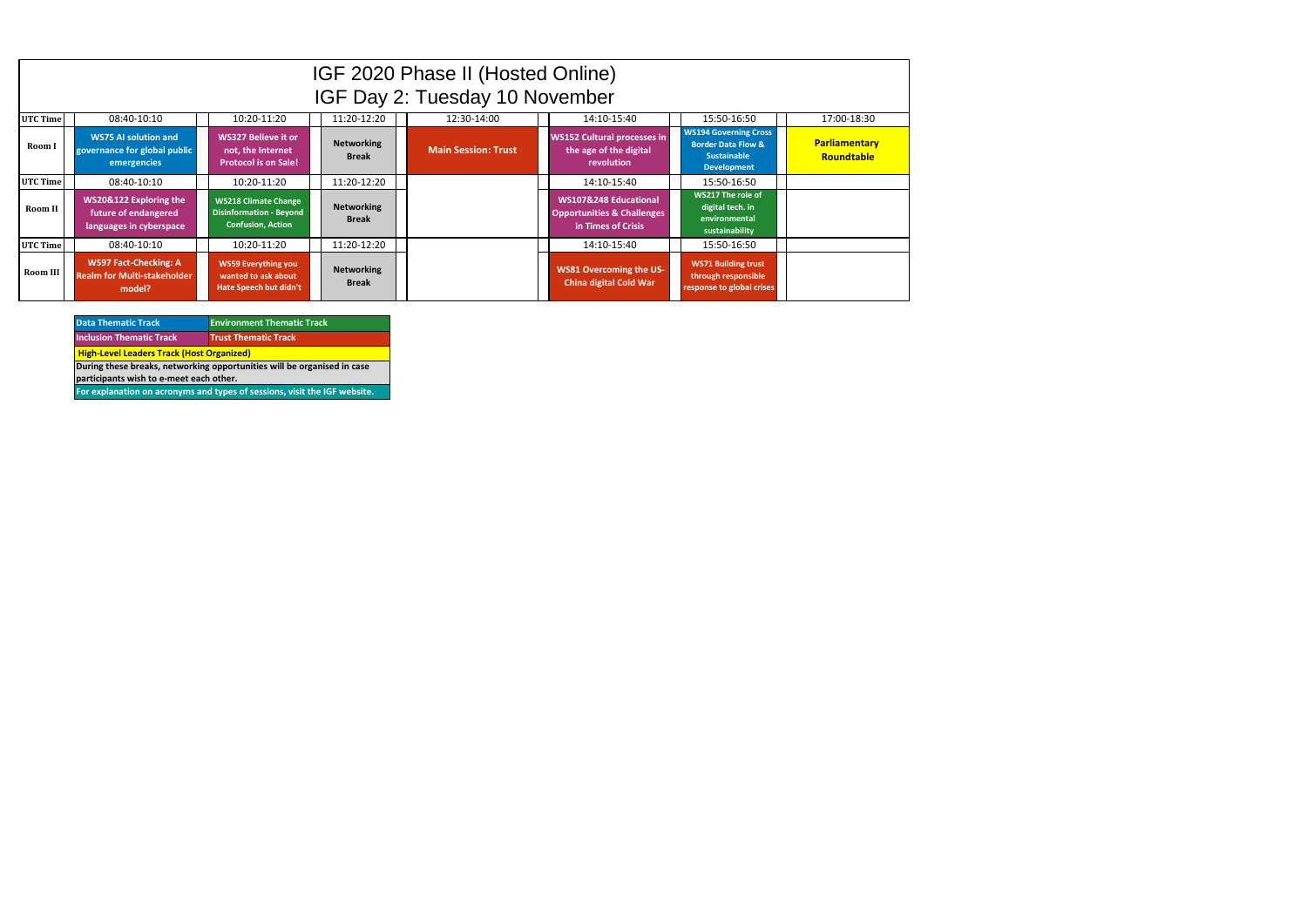| <b>Data Thematic Track</b>                                                | <b>Environment Thematic Track</b> |  |  |  |
|---------------------------------------------------------------------------|-----------------------------------|--|--|--|
| <b>Inclusion Thematic Track</b>                                           | <b>Trust Thematic Track</b>       |  |  |  |
| <b>High-Level Leaders Track (Host Organized)</b>                          |                                   |  |  |  |
| During these breaks, networking opportunities will be organised in case   |                                   |  |  |  |
| participants wish to e-meet each other.                                   |                                   |  |  |  |
| For explanation on acronyms and types of sessions, visit the IGF website. |                                   |  |  |  |

|          | IGF 2020 Phase II (Hosted Online)                              |                                                                                     |                                                                                   |                                                                           |                         |                                                                                |                                                                                               |                               |
|----------|----------------------------------------------------------------|-------------------------------------------------------------------------------------|-----------------------------------------------------------------------------------|---------------------------------------------------------------------------|-------------------------|--------------------------------------------------------------------------------|-----------------------------------------------------------------------------------------------|-------------------------------|
|          |                                                                |                                                                                     |                                                                                   | IGF Day 3: Wednesday 11 November                                          |                         |                                                                                |                                                                                               |                               |
| UTC Time | 08:00-09:30                                                    | 09:40-11:10                                                                         | 11:20-12:20                                                                       | 12:30-14:00                                                               | 14:00-15:00             | 15:10-16:40                                                                    | 16:50-18:20                                                                                   | 18:30-20:00                   |
| Room I   | <b>High-Level Leaders Track: Health</b><br><b>Implications</b> | <b>WS195 Protection or Participation?</b><br><b>Child Rights in a New Normal</b>    | WS289 Women and the<br>platform economy:<br><b>Access, Autonomy and</b><br>Agency | Main Session: COVID-19 pandemic<br>and its impact on work of DCs<br>(DCs) | <b>Networking Break</b> | <b>WS207 Ensuring Trusted Data</b><br><b>Sharing for Monitorining the SDGs</b> | <b>WS72 Tech for the Planet</b>                                                               | <b>Main Session Inclusion</b> |
| UTC Time |                                                                | 09:40-11:10                                                                         | 11:20-12:20                                                                       |                                                                           | 14:00-15:00             | 15:10-16:40                                                                    | 16:50-18:20                                                                                   |                               |
| Room II  |                                                                | <b>WS132 Inclusion Challenges and</b><br><b>Solutions for Fair Online Education</b> | WS343 Imagining an<br>internet that serves<br>environmental justice               |                                                                           | <b>Networking Break</b> | <b>WS73 DNS over HTTPS (DoH):</b><br>Human Rights, Markets, and<br>Governance  | <b>WS139 CopyLeft or Right?</b><br><b>Mediating Interests in Academic</b><br><b>Databases</b> |                               |
| UTC Time |                                                                | 09:40-11:10                                                                         | 11:20-12:20                                                                       |                                                                           | 14:00-15:00             | 15:10-16:40                                                                    | 16:50-17:50                                                                                   |                               |
| Room III |                                                                | <b>WS130 Election in times of</b><br>disinformation                                 | <b>WS234 Security of digital</b><br>products: Industry and<br>enhancing trust     |                                                                           | <b>Networking Break</b> | WS129 The Revolution won't be<br><b>Televised, but Social Mediatised?</b>      | <b>WS184 Children's</b><br><b>Rights and</b><br><b>Participation in Data</b><br>Governance    |                               |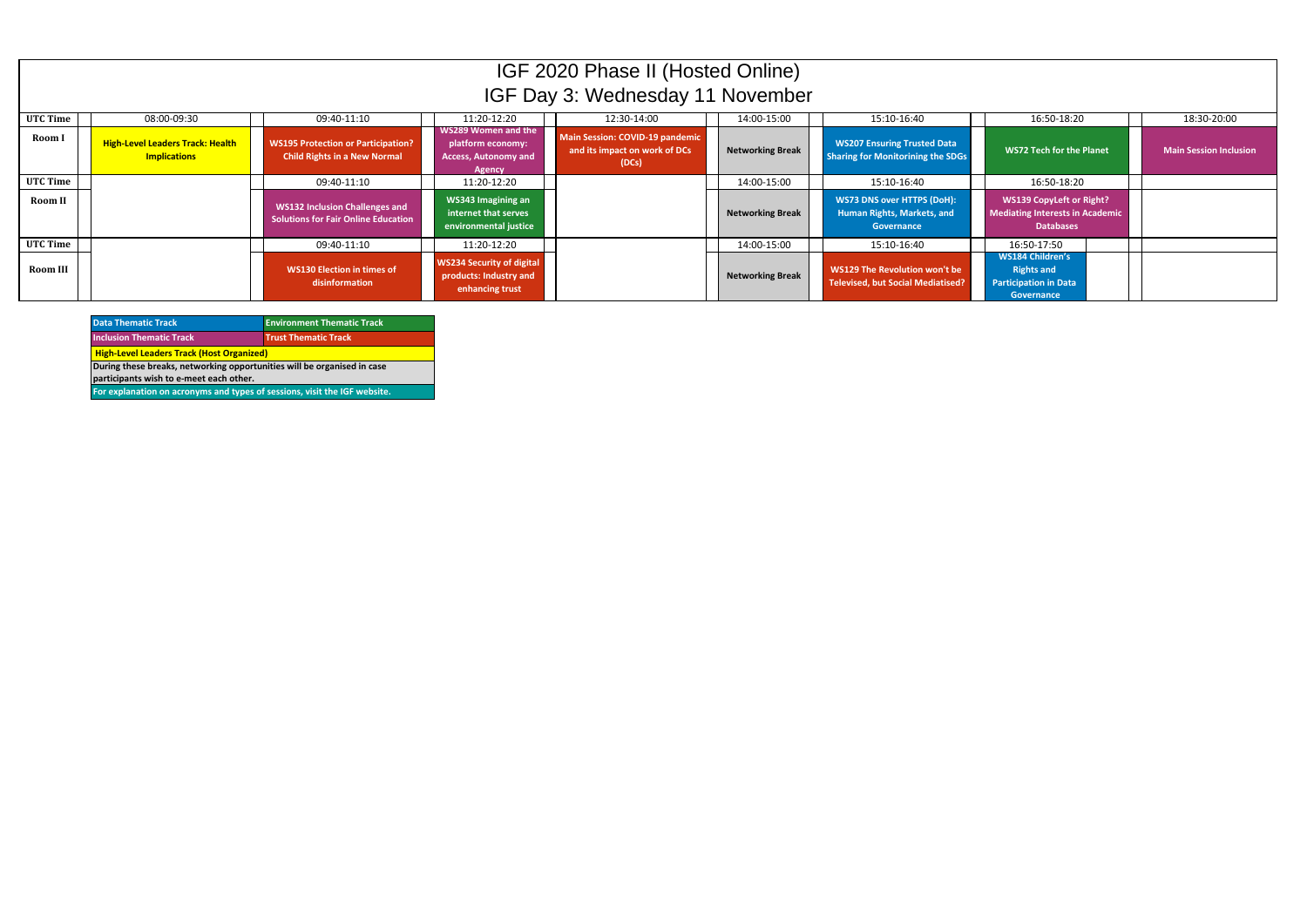| <b>Data Thematic Track</b>                                                | <b>Environment Thematic Track</b> |  |  |
|---------------------------------------------------------------------------|-----------------------------------|--|--|
| <b>Inclusion Thematic Track</b>                                           | <b>Trust Thematic Track</b>       |  |  |
| <b>High-Level Leaders Track (Host Organized)</b>                          |                                   |  |  |
| During these breaks, networking opportunities will be organised in case   |                                   |  |  |
| participants wish to e-meet each other.                                   |                                   |  |  |
| For explanation on acronyms and types of sessions, visit the IGF website. |                                   |  |  |

|          | IGF 2020 Phase II (Hosted Online)<br>IGF Day 4: Thursday 12 November                         |                                                                          |                                                    |                                                                                        |                                   |                                                                                              |                                                                                     |                                      |
|----------|----------------------------------------------------------------------------------------------|--------------------------------------------------------------------------|----------------------------------------------------|----------------------------------------------------------------------------------------|-----------------------------------|----------------------------------------------------------------------------------------------|-------------------------------------------------------------------------------------|--------------------------------------|
| UTC Time | 07:20-08:20                                                                                  | 09:00-10:30                                                              | 10:40-12:10                                        | 12:20-13:20                                                                            | 13:20-14:20                       | 14:30-16:00                                                                                  | 16:10-17:40                                                                         | 17:50-19:20                          |
| Room I   | <b>WS210 Nobody Left</b><br><b>Behind -</b><br><b>Interregional Cyber</b><br><b>Capacity</b> | <b>BPF Data and New</b><br>Technologies in an Internet<br><b>Context</b> | <b>High-Level Leaders Track:</b><br><b>Economy</b> | <b>WS273 Enhancing</b><br>sustainable computing,<br>production &<br>consumption        | <b>Networking</b><br><b>Break</b> | <b>WS236 Data flows, Trade and</b><br><b>International Cooperation</b>                       | <b>WS252 Connected Health in</b><br>the Post-Covid-19 Era                           | Main Session: Digital<br>Cooperation |
| UTC Time |                                                                                              | 09:00-10:30                                                              |                                                    | 12:20-13:20                                                                            | 13:20-14:20                       | 14:30-16:00                                                                                  | 16:10-17:40                                                                         |                                      |
| Room II  |                                                                                              | WS324 One size fits all? Global<br>norms as a threat to inclusion        |                                                    | WS125 How do you<br>embed trust and<br>confidence in AI?                               | <b>Networking</b><br><b>Break</b> | <b>WS212 Learn from Home</b><br><b>During COVID-19</b>                                       | <b>WS165 Unlocking the Digital</b><br>Potential of the DLDC (Part II)               |                                      |
| UTC Time |                                                                                              | 09:00-10:30                                                              |                                                    | 12:20-13:20                                                                            | 13:20-14:20                       | 14:30-16:00                                                                                  | 16:10-17:40                                                                         |                                      |
| Room III |                                                                                              | <b>WS176 Assurance and transparency</b><br>in ICT supply chain security  |                                                    | <b>WS287 Robots against</b><br>disinformation -<br><b>Automated trust</b><br>building? | <b>Networking</b><br><b>Break</b> | <b>WS180 Trust, Media Ethics &amp;</b><br><b>Governance During COVID-19</b><br><b>Crisis</b> | WS247 ICTs, SDGs, and<br><b>Existing Data Gaps for</b><br><b>Measuring Progress</b> |                                      |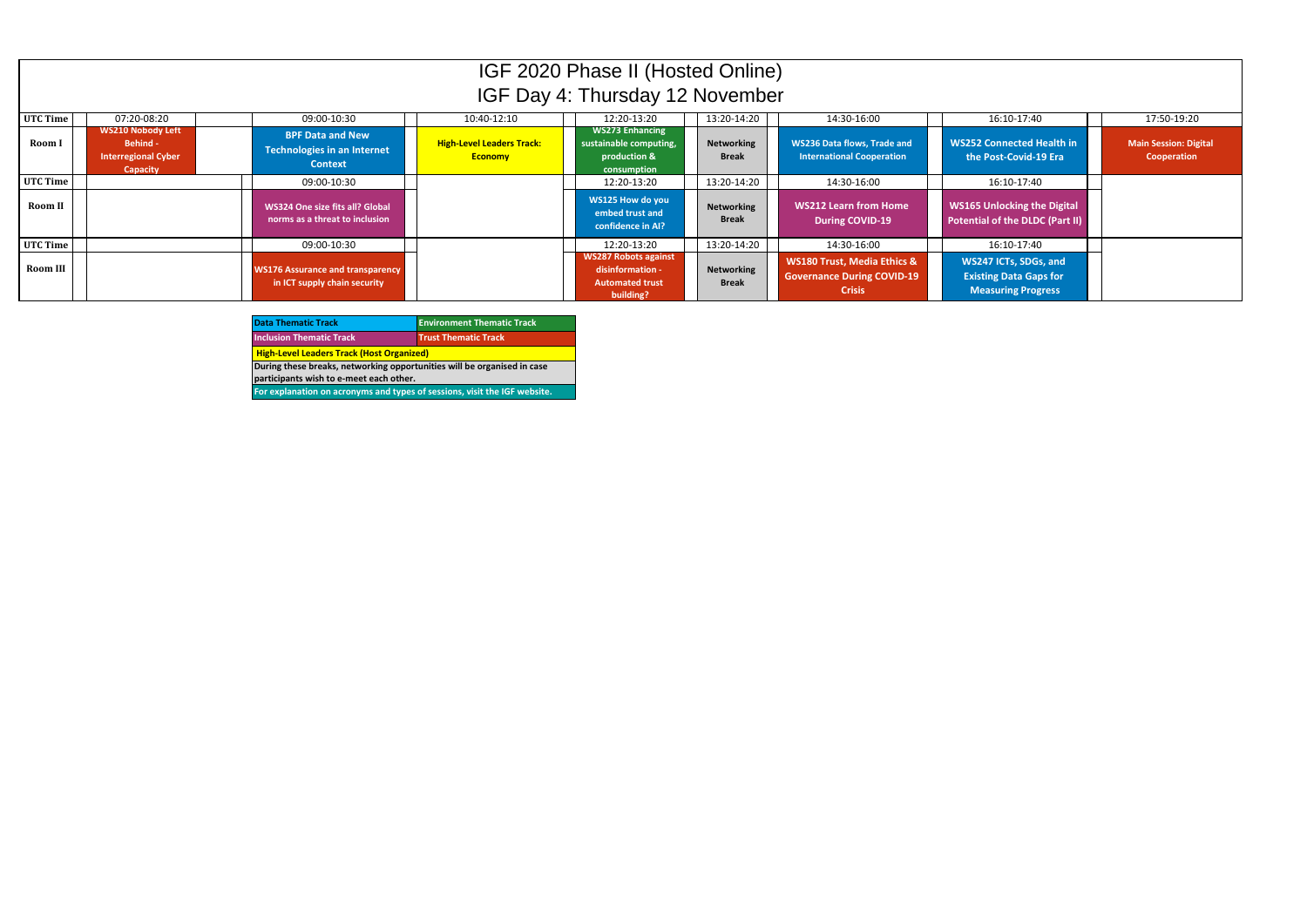| <b>Data Thematic Track</b>                                                | <b>Environment Thematic Track</b> |  |  |  |
|---------------------------------------------------------------------------|-----------------------------------|--|--|--|
| <b>Inclusion Thematic Track</b>                                           | <b>Trust Thematic Track</b>       |  |  |  |
| <b>High-Level Leaders Track (Host Organized)</b>                          |                                   |  |  |  |
| During these breaks, networking opportunities will be organised in case   |                                   |  |  |  |
| participants wish to e-meet each other.                                   |                                   |  |  |  |
| For explanation on acronyms and types of sessions, visit the IGF website. |                                   |  |  |  |

|          | IGF 2020 Phase II (Hosted Online)<br>IGF Day 5: Friday 13 November            |                                                                       |                                                                          |                         |                                                                                         |                                                                                  |                                                                                |                                                     |
|----------|-------------------------------------------------------------------------------|-----------------------------------------------------------------------|--------------------------------------------------------------------------|-------------------------|-----------------------------------------------------------------------------------------|----------------------------------------------------------------------------------|--------------------------------------------------------------------------------|-----------------------------------------------------|
| UTC Time | 08:00-09:30                                                                   | 09:40-11:10                                                           | 11:20-12:50                                                              | 12:50-13:50             | 14:00-15:00                                                                             | 15:10-16:40                                                                      | 16:50-18:20                                                                    | 18:30-20:00                                         |
| Room I   | <b>WS213 Bridging the data divide - </b><br>for planet, people and prosperity | WS339 The circular economy of ICT                                     | <b>WS130 Election in times of</b><br>disinformation                      | <b>Networking Break</b> | <b>WS204 Internet Data</b><br><b>Protection Under</b><br><b>Different Jurisdictions</b> | <b>WS341 Multistakeholder Voices</b><br>and the UN Cyber Dialogues               | Main Session: Role of the Internet in<br><b>Emergency Situations</b><br>(NRIs) | <b>High-Level Leaders Track:</b><br><b>Security</b> |
| UTC Time | 08:00-09:30                                                                   | 09:40-11:10                                                           | 11:20-12:50                                                              | 12:50-13:50             | 14:00-15:00                                                                             | 15:10-16:40                                                                      |                                                                                |                                                     |
| Room II  | <b>WS168 Capacity Building in the</b><br><b>Age of Convergence</b>            | <b>WS255 Digital (In)accessibility and</b><br><b>Universal Design</b> | <b>BPF Gender and Access</b>                                             | <b>Networking Break</b> | WS246 Will the real<br>public interest Internet<br>please stand up?                     | <b>WS338 Keeping us together:</b><br>Internet infrastructure in<br>emergencies   |                                                                                |                                                     |
| UTC Time |                                                                               |                                                                       | 11:20-12:50                                                              | 12:50-13:50             | 14:00-15:00                                                                             | 15:10-16:40                                                                      |                                                                                |                                                     |
| Room III |                                                                               |                                                                       | WS254 The interaction of<br>platform content moderation &<br>geopolitics | <b>Networking Break</b> | WS325 Internet of<br><b>Things: Trust, Trick or</b><br>Threats?                         | <b>WS260 COVID-19 "Dis-</b><br>infodemic": Challenges,<br>lessons, opportunities |                                                                                |                                                     |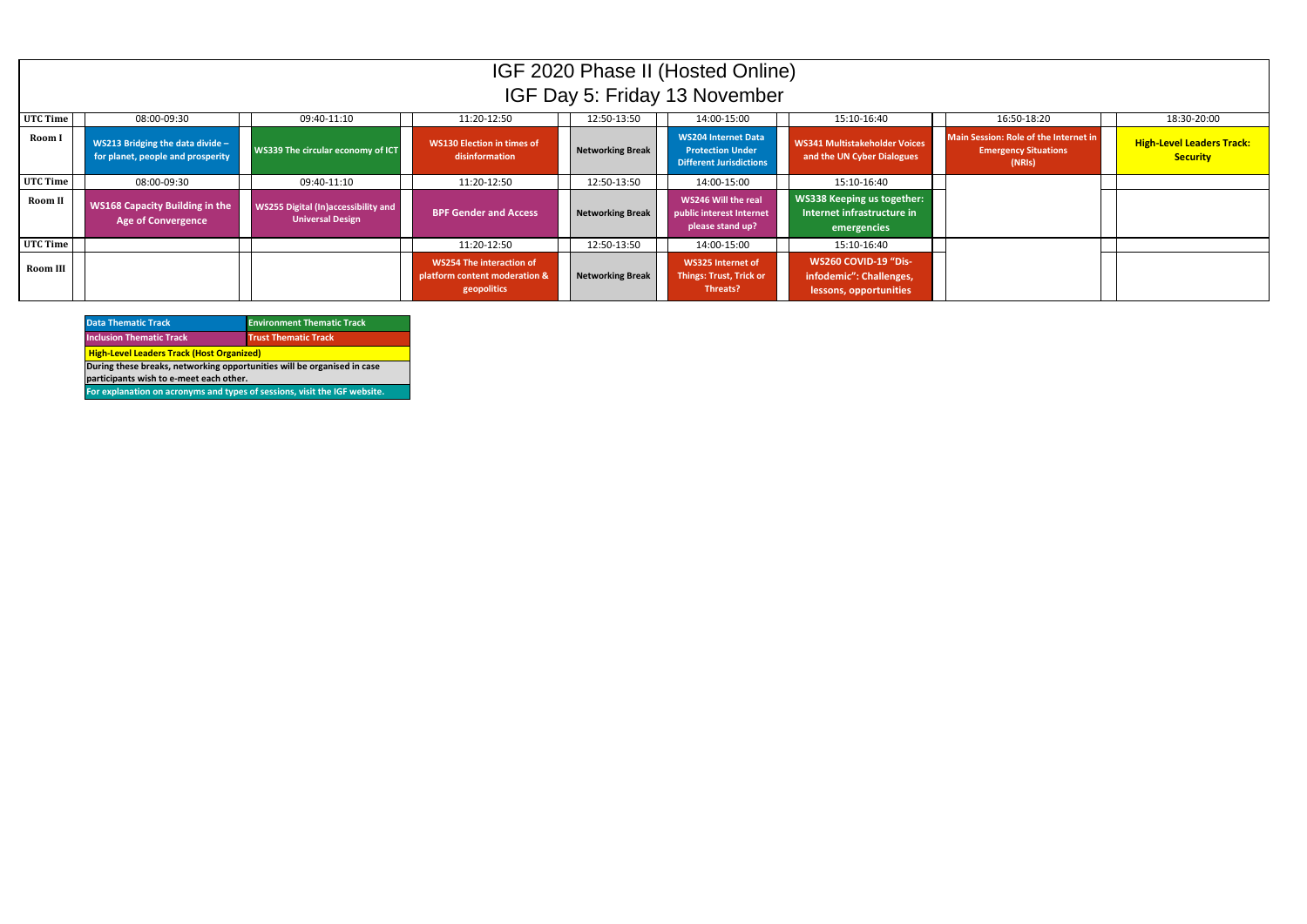| <b>Data Thematic Track</b>                                                | <b>Environment Thematic Track</b> |  |  |  |
|---------------------------------------------------------------------------|-----------------------------------|--|--|--|
| <b>Inclusion Thematic Track</b>                                           | <b>Trust Thematic Track</b>       |  |  |  |
| <b>High-Level Leaders Track (Host Organized)</b>                          |                                   |  |  |  |
| During these breaks, networking opportunities will be organised in case   |                                   |  |  |  |
| participants wish to e-meet each other.                                   |                                   |  |  |  |
| For explanation on acronyms and types of sessions, visit the IGF website. |                                   |  |  |  |

|          |                                                                                    |                                                                                               |                         | IGF 2020 Phase II (Hosted Online)<br>IGF Day 6: Monday 16 November         |                                                                                     |                                                               |                                                                                               |
|----------|------------------------------------------------------------------------------------|-----------------------------------------------------------------------------------------------|-------------------------|----------------------------------------------------------------------------|-------------------------------------------------------------------------------------|---------------------------------------------------------------|-----------------------------------------------------------------------------------------------|
| UTC Time | 08:30-10:00                                                                        | 10:10-11:10                                                                                   | 11:10-12:10             | 12:20-13:50                                                                | 14:00-15:30                                                                         | 15:40-17:10                                                   |                                                                                               |
| Room I   | <b>WS100 Best environmental</b><br>practices across the Internet value-<br>chain   | <b>WS231</b><br>Youth&Sustainability:<br>Creating change through<br>collaboration             | <b>Networking Break</b> | WS92 Setting Children's Rights in the<br><b>Internet Governance Agenda</b> | <b>WS330 The Future of Work from Home:</b><br><b>Internet Governance Post Covid</b> | <b>High-Level Leaders Track: Social</b><br><b>Development</b> |                                                                                               |
| UTC Time | 08:30-10:00                                                                        | 10:10-11:10                                                                                   | 11:10-12:10             | 12:20-13:50                                                                | 14:00-15:30                                                                         |                                                               | 17:20-18:20                                                                                   |
| Room II  | <b>WS267 Universal Acceptance of</b><br>Domain Names and Email<br><b>Addresses</b> | WS#259 Building<br><b>Inclusive Digital</b><br><b>Economies in Emerging</b><br><b>Markets</b> | <b>Networking Break</b> | <b>WS202 Digital Discrimination during</b><br>the COVID 19 Pandemic        | WS266 Sustainable #netgov By Design:<br><b>Environment &amp; Human Rights</b>       |                                                               | <b>WS290 Unlocking the</b><br><b>Internet: Stakeholder</b><br><b>Perspectives of Interope</b> |
| UTC Time | 08:30-10:00                                                                        | 10:10-11:10                                                                                   | 11:10-12:10             | 12:20-13:50                                                                | 14:00-15:30                                                                         |                                                               | 17:20-18:20                                                                                   |
| Room III | <b>WS299 Building Digital Security for</b><br><b>Journalists</b>                   | <b>WS357 New profiles of</b><br>marketing aimed at<br>children in the Internet                | <b>Networking Break</b> | WS353 Hacking-Back: A Dialogue with<br><b>Industry</b>                     | <b>WS116 Pandemics &amp; Access to</b><br><b>Medicines: A 2020 Assessment</b>       |                                                               | <b>WS326 The promises and</b><br>perils of satellite internet                                 |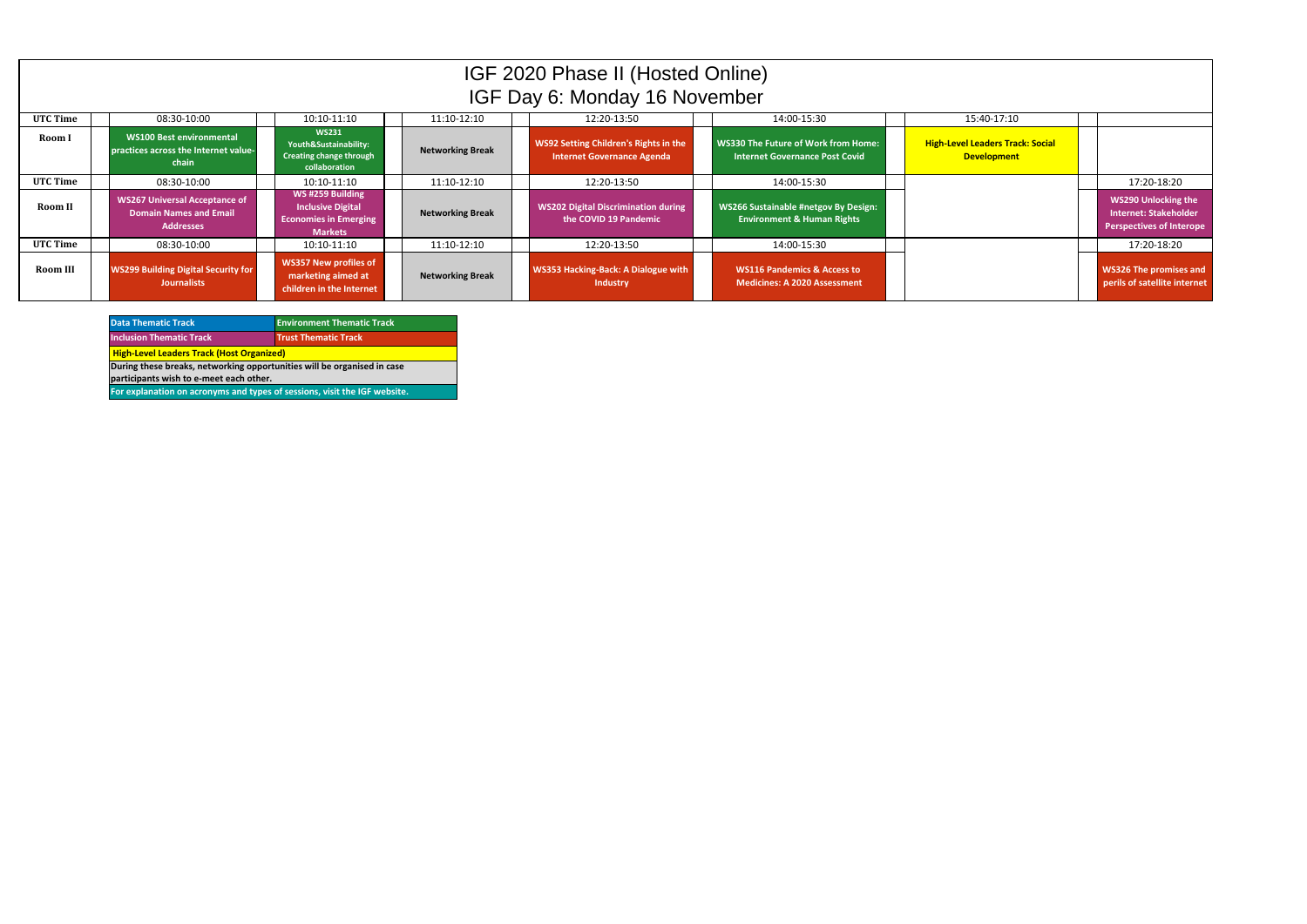|                 |                                                                                 |                                                                          |                         | IGF 2020 Phase II (Hosted Online)<br>IGF Day 7: Tuesday 17 November         |                                                                                 |                                                                                                                            |                                          |
|-----------------|---------------------------------------------------------------------------------|--------------------------------------------------------------------------|-------------------------|-----------------------------------------------------------------------------|---------------------------------------------------------------------------------|----------------------------------------------------------------------------------------------------------------------------|------------------------------------------|
| UTC Time        | 09:00-10:00                                                                     | 10:10-11:40                                                              | 11:40-12:40             | 12:50-14:20                                                                 | 14:30-16:00                                                                     | 16:00-17:00                                                                                                                | 17:20-19:20                              |
| <b>Room I</b>   | <b>WS310 How digital</b><br>payments support inclusive<br>economic growth?      | <b>WS304 Reaffirming human rights in</b><br>company responses to crisis  | <b>Networking Break</b> | <b>BPF Cybersecurity</b>                                                    | <b>WS340 Checks and balances of data</b><br>privacy within mass surveillance    | <b>Debating the Future of</b><br><b>Global Environmental</b><br><b>Data Governance in the</b><br><b>Age of Uncertainty</b> | <b>High-Level Leaders Track: Wrap-up</b> |
| UTC Time        | 09:00-10:00                                                                     | 10:10-11:40                                                              | 11:40-12:40             | 12:50-14:20                                                                 | 14:30-16:00                                                                     |                                                                                                                            |                                          |
| Room II         | <b>WS119 Mobile Internet</b><br>Impact on the<br>environment in 5G era          | <b>WS219 Co-Designing policies for a</b><br>sustainable digital industry | <b>Networking Break</b> | S271 Multilingualism online: old<br>challenges and new perspectives         | <b>WS216 Governance and Business</b><br><b>Models for Inclusive Development</b> |                                                                                                                            |                                          |
| UTC Time        | 09:00-10:00                                                                     | 10:10-11:40                                                              | 11:40-12:40             | 12:50-14:20                                                                 | 14:30-16:00                                                                     |                                                                                                                            |                                          |
| <b>Room III</b> | <b>WS323 Emerging</b><br>perspectives on the<br><b>Internet Exchange Points</b> | <b>WS346 A Recipe for Deterrence in</b><br>Cyberspace                    | <b>Networking Break</b> | <b>WS352 Digital Human Rights: Digital</b><br>integrity of the human person | <b>WS350 Attributing attacks: political,</b><br>technical & legal dimensions    |                                                                                                                            |                                          |

| <b>Data Thematic Track</b>                                                           | <b>Environment Thematic Track</b> |  |  |  |  |  |
|--------------------------------------------------------------------------------------|-----------------------------------|--|--|--|--|--|
| <b>Inclusion Thematic Track</b>                                                      | <b>Trust Thematic Track</b>       |  |  |  |  |  |
| <b>High-Level Leaders Track (Host Organized)</b>                                     |                                   |  |  |  |  |  |
| During these breaks, networking opportunities will be organised in case participants |                                   |  |  |  |  |  |
| wish to e-meet each other.                                                           |                                   |  |  |  |  |  |
| For explanation on acronyms and types of sessions, visit the IGF website.            |                                   |  |  |  |  |  |